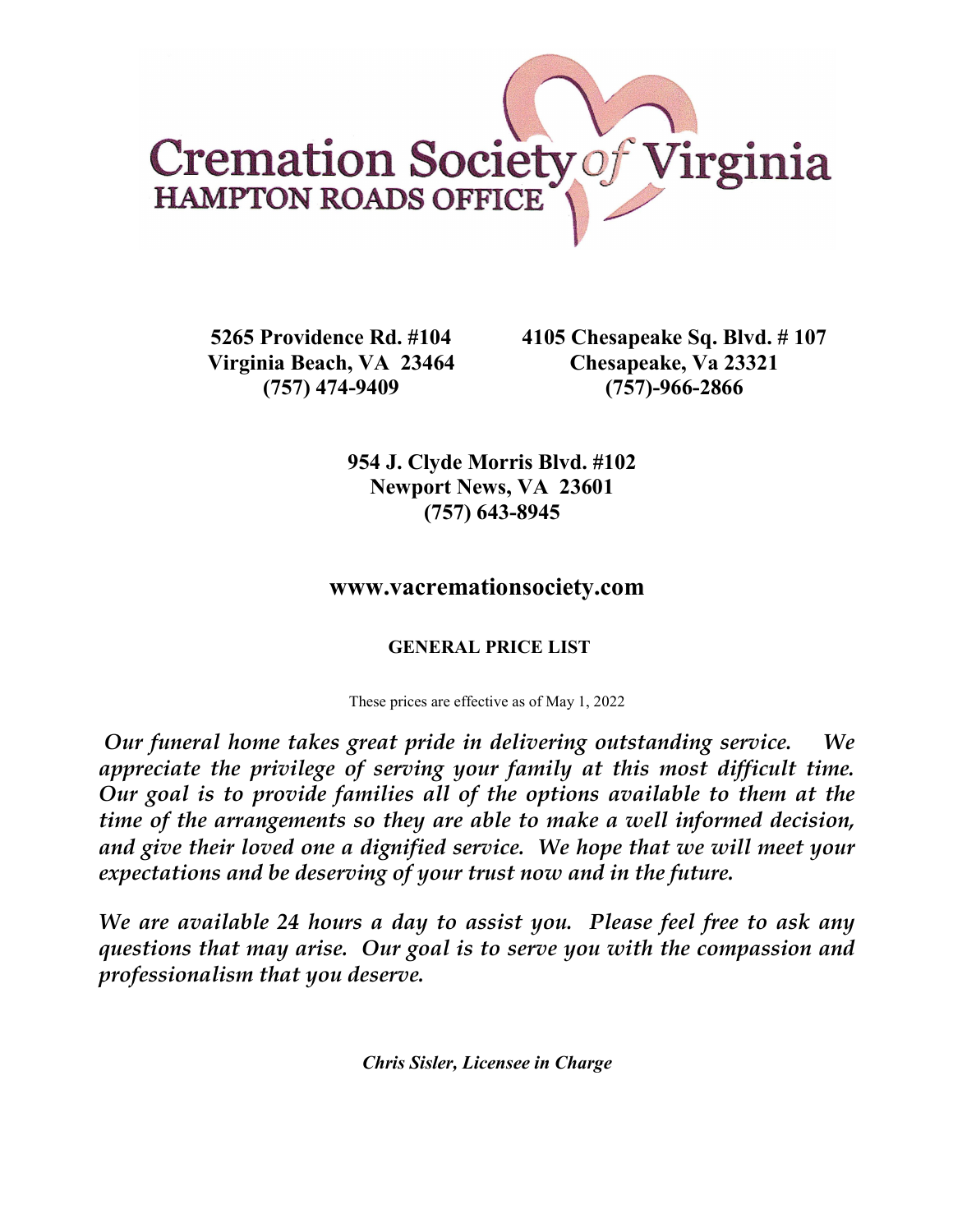# **BURIAL & CREMATION PLANS**

# **Burial Plans**

All of the following plans include these services: the Basic services of funeral director and staff, embalming, other preparation of the deceased, visitation, funeral service (location of your choice), graveside service, transfer of deceased to the funeral home, funeral coach, limousine and other automotive equipment.

### **Reflections Burial Plan**

This plan also includes our personalized memorial package. The casket selection includes any \$7,500.00 caskets. The Outer Burial Container is the Wilbert Bronze Triune.

*Itemization Total: \$20,015 Plan Savings: \$1,520*  Total Price \$18,495

### **Traditions Burial Plan**

This plan also includes our personalized memorial package. The casket selection includes any \$4,950.00 caskets. The Outer Burial Container is the Wilbert Stainless Steel Triune

*Itemization Total: \$16,365 Plan Savings: \$1,665*  Total Price \$14,700

### **Value Burial Plan**

This plan also includes our personalized memorial package. The casket selection includes any \$4,375.00 caskets. The Outer Burial Container is the Wilbert Citadel.

*Itemization Total: \$14,590 Plan Savings: \$1490*  Total Price \$13,100

### **Standard Burial Plan**

This plan also includes our standard memorial package with tribute video. The casket selection includes any \$3,150.00 caskets. The Outer Burial Container is the Wilbert Continental.

*Itemization Total: \$13,115 Plan Savings: \$1,515*  Total Price \$11,600

### **Basic Burial Plan**

This plan includes our standard memorial package. The casket selection includes any \$2,595.00 caskets. The Outer Burial Container is the Wilbert Monticello.

 *Itemization Total: \$12,260 Plan Savings: \$1,185*  Total Price \$11,075

# **Cremation Plans**

### **Reflections Cremation Plan**

 transfer of deceased to the funeral home, embalming, e other preparation of the deceased, visitation, funeral service at the location of your choice, funeral coach if necessary, other automotive equipment, crematory fee, personalized memorial package with video tribute, photo collage, This plan includes the basic services of funeral director and staff, remembrance gift and an urn allowance of \$575.00. The cremation casket allowance is \$2,700.00.

 *Itemization Total: \$10,870 Plan Savings: \$1,000 Total Price: \$9,870*

### **Traditions Cremation Plan**

preparation of the deceased, saintary earc, reingeration,<br>
limited private family goodbye (10 people for 30 min.) at the This plan includes the basic services of funeral director and staff, transfer of deceased to the funeral home, other preparation of the deceased, sanitary care, refrigeration, funeral home, memorial service at the location of your choice, other automotive equipment, crematory fee, standard memorial package with video tribute, photo collage, remembrance gift and an urn allowance of \$500.00. The cremation casket allowance is \$1,650.00.

 *Itemization Total: \$8,970 Plan Savings: \$1,100 Total Price: \$7,870*

# **Value Cremation Plan**

and an urn allowance of  $$425.00$ . The cremation container<br>ollowance is  $$595,00$ This plan includes the basic services of funeral director and staff, transfer of deceased to the funeral home, sanitary care, refrigeration, memorial service at the location of your choice, other automotive equipment, crematory fee, standard memorial package with video tribute, photo collage, remembrance gift allowance is \$595.00.

> *Itemization Total: \$7,090 Plan Savings: \$700 Total Price: \$6,390*

# **Standard Cremation Plan**

other automotive equipment, crematory fee, remembrance gift and an urn allowance of \$425.00. The cremation This plan includes the basic services of funeral director and staff, transfer of deceased to the funeral home, other preparation of the deceased, sanitary care, refrigeration, limited private family goodbye (30 min. for 10 people) at the funeral home, casket allowance is \$995.00.

 *Total Price: \$6,165 Itemization Total: \$7,315 Plan Savings: \$1,150* 

#### **Basic Cremation Plan**

 This plan includes the basic services of funeral director and Basic Cremation Plan staff, transfer of deceased to the funeral home, sanitary care, refrigeration, other automotive equipment, crematory fee, remembrance gift and an urn allowance of \$425.00. The cremation container allowance is \$595.00.

 *Itemization Total: \$6,165 Plan Savings: \$2,280 Total Price: \$3,885*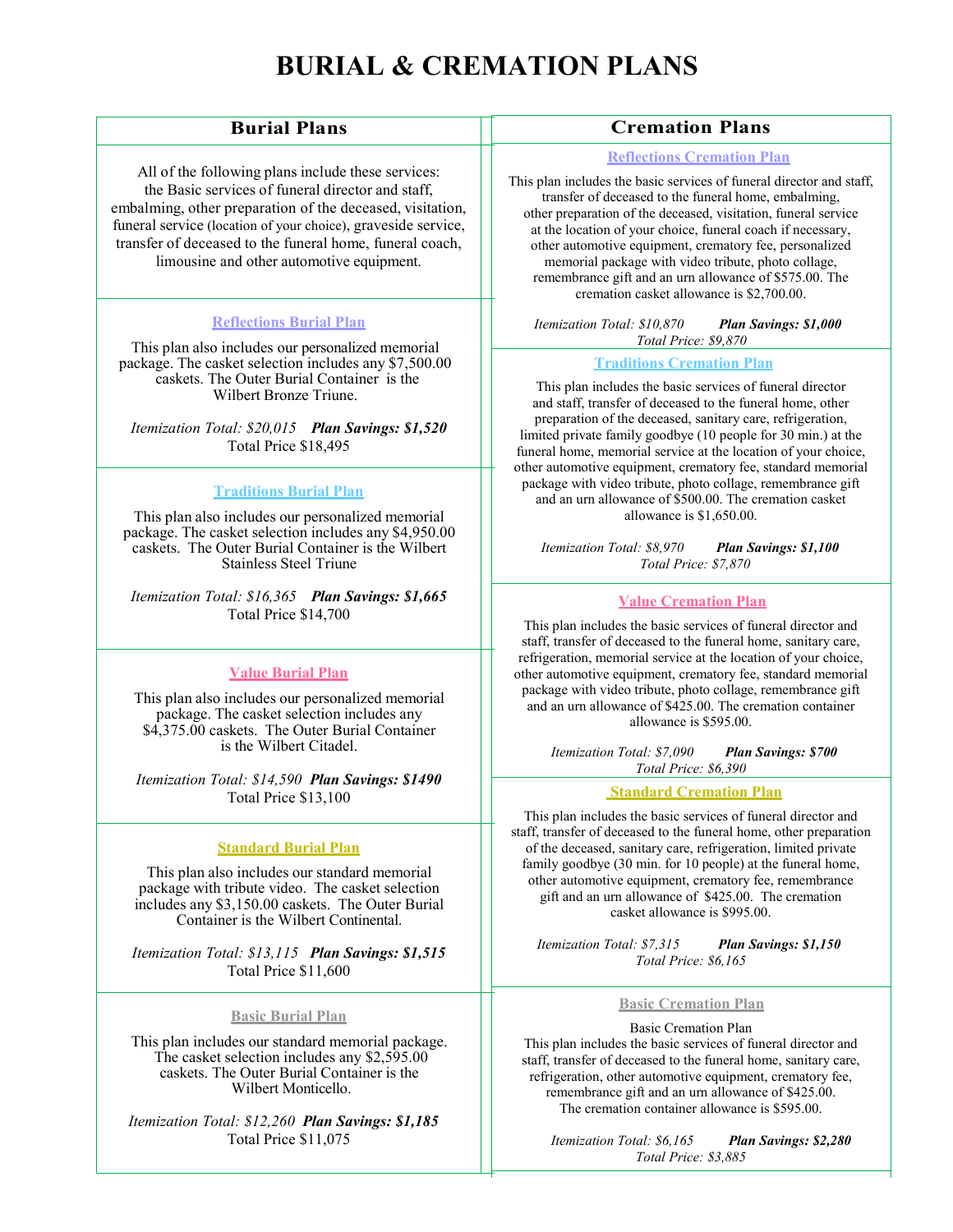The goods and services shown below are those we can provide to our customers. You may choose only the items you desire. **However, any funeral arrangements you select will include a charge for our basic services and overhead.**  If legal or other requirements mean you must buy any items you did not specifically ask for, we will explain the reason in writing on the statement we provide describing the funeral goods and services you selected. Certain funeral services may be provided off-premises by other funeral service providers.

# *ITEMIZED SERVICES OF FUNERAL DIRECTOR AND STAFF:*

# **PROFESSIONAL SERVICES**

### **A. BASIC SERVICES OF FUNERAL DIRECTOR AND STAFF \$2,850.00**

Our charge for the services of funeral director and staff includes, but is not limited to, staff to respond to initial requests for service, arrangement conference with family or responsible party, coordination with cemetery, crematory or other parties involved with the final disposition of the deceased, preparation and filing of necessary notices, authorization and permits, sheltering of remains.

(This fee for our basic services and overhead will be added to the total cost of the funeral arrangements you select. This fee is already included in our charges for direct cremations, immediate burials, and forwarding or receiving remains.)

Weekend and holiday arrangement conference fee: **\$300.00**

### **B. EMBALMING** \$1175.00

Embalming is not required by law. Embalming may be necessary, however, if you select certain funeral arrangements, such as a funeral with viewing. If you do not want embalming, you usually have the right to choose an arrangement that does not require you to pay for it, such as direct cremation or immediate burial.

**Attention**: Individuals who have an autopsy or organ donation add \$150.

| $C_{\bullet}$ | <b>OTHER PREPARATION OF THE DECEASED</b><br>Includes limited restoration, cosmetology and dressing of the deceased.                                                                                                                  |                                              |
|---------------|--------------------------------------------------------------------------------------------------------------------------------------------------------------------------------------------------------------------------------------|----------------------------------------------|
|               | Attention: Individuals who require special restoration add \$150.<br>* Use of refrigeration.<br>* Holding fee beyond 14 days<br>* Removal of heart pacemaker for cremation<br>* Use of room for autopsy or outside medical procedure | \$250.00<br>\$250.00<br>\$250.00<br>\$395.00 |
|               | Sanitary Care (Included with embalming) Removing external medically placed items, washing and<br>disinfecting the unembalmed deceased.                                                                                               | \$400.00                                     |
| D.            | <b>HAIRDRESSER</b>                                                                                                                                                                                                                   | \$75.00                                      |
|               | FACILITIES (INCLUDES STAFF SERVICES, COORDINATION, AND SUPERVISION)                                                                                                                                                                  |                                              |
| E.            | USE OF FACILITIES, EQUIPMENT AND STAFF FOR VISITATION (per day)                                                                                                                                                                      | \$475.00                                     |
| F.            | PRIVATE FAMILY GOODBYE<br>(For 10 people, 30 minutes, at the funeral home. Under special circumstances, such as embalming<br>may be required)                                                                                        | \$375.00                                     |
| G.            | USE OF EQUIPMENT AND STAFF FOR FUNERAL CEREMONY<br>(At our facility or at another location.)                                                                                                                                         | \$550.00                                     |
| H.            | USE OF EQUIPMENT AND STAFF FOR MEMORIAL SERVICES<br>(At our facility or at another location.)                                                                                                                                        | \$550.00                                     |
| I.            | USE OF EQUIPMENT AND STAFF FOR GRAVESIDE OR CHAPEL SERVICE                                                                                                                                                                           | \$500.00                                     |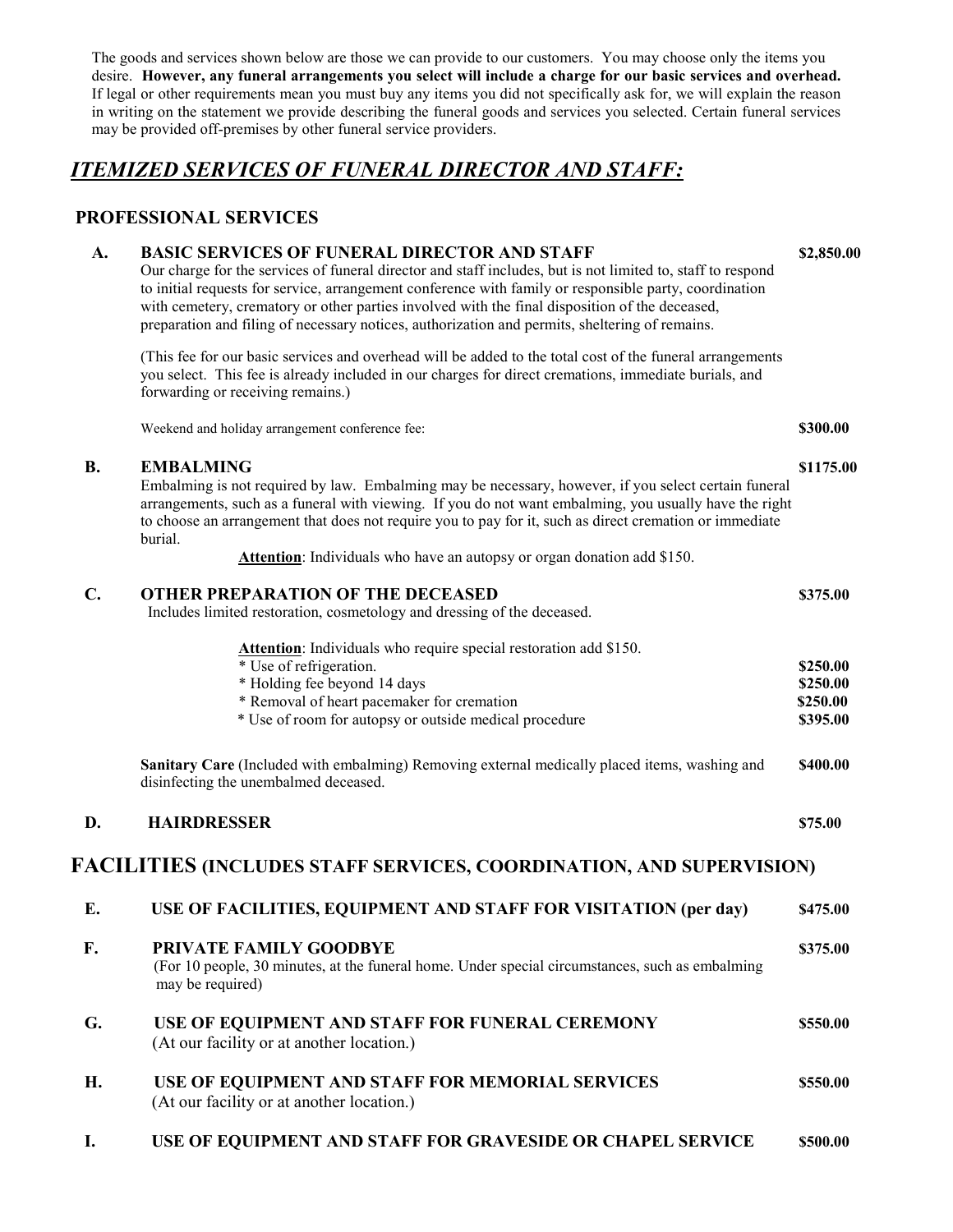## **AUTOMOTIVE**

(A charge of \$2.85 per mile one-way will be charged for all vehicles outside 25-mile radius.)

| $J_{\star}$ | <b>TRANSFER OF DECEASED TO FUNERAL HOME</b><br><b>Attention:</b> First staff member included. Each additional staff member required, add \$100.00 | \$595.00   |
|-------------|---------------------------------------------------------------------------------------------------------------------------------------------------|------------|
| К.          | <b>FUNERAL COACH</b> (per use)                                                                                                                    | \$375.00   |
| L.          | <b>FAMILY LIMOUSINE (\$75 PER HOUR OVER 3 HOURS)</b>                                                                                              | \$300.00   |
| М.          | <b>OTHER AUTOMOTIVE EQUIPMENT</b>                                                                                                                 | \$300.00   |
| N.          | <b>TRANSPORT TO OR FROM THE AIRPORT</b>                                                                                                           | \$375.00   |
|             | FORWARDING OF REMAINS TO ANOTHER FUNERAL HOME                                                                                                     |            |
|             | Funeral home price<br>Itemized price: \$4,620.00 Discount allowed: \$2,230.00                                                                     | \$2,390.00 |
|             | Our charge for this service includes basic services of funeral director and staff, transfer of deceased to funeral                                |            |

home, and embalming. This charge does not include the funeral coach, merchandise, other preparation of the deceased, visitation, ceremony, transportation to airport, or shipping charges.

# **RECEIVING REMAINS FROM ANOTHER FUNERAL HOME**<br>Itemized price: \$3.225.00 Discount allowed: \$835.00

Itemized price: \$3,225.00 Discount allowed: \$835.00 Funeral home price: **\$2,390.00** Our charge for this service includes basic services of funeral director and staff, and funeral coach to local cemetery. This charge does not include, merchandise, visitation, ceremony, transportation from airport, or shipping charges.

### **DIRECT CREMATION** (Range from \$995.00 to \$8,495.00)

The charge for a direct cremation includes transfer of deceased to funeral home, basic services of funeral director and staff, refrigeration and cremation. This charge does not include the use of facilities and staff for any visitation or ceremony, public or private, prior to the cremation, or the required fee for the medical examiners cremation certificate. State and local laws do not require a casket for direct cremation.

If you want to arrange a direct cremation, you can use an alternative container. Alternative containers encase the body and can be made of materials like fiberboard or composition materials (with or without an outside covering.) The containers we provide are fiberboard or cardboard.

| A. Expedited Direct Cremation with container provided by purchaser                            |                              |                     |            |
|-----------------------------------------------------------------------------------------------|------------------------------|---------------------|------------|
| Itemized price: \$4,445.00                                                                    | Discount allowed: \$2,950.00 | Funeral home price: | \$1,495.00 |
| B. Direct Cremation with cardboard alternative container –only required service provided      |                              |                     |            |
| Itemized price: \$4,695.00                                                                    | Discount allowed: \$3,450.00 | Funeral home price: | \$1,245.00 |
| C. Direct Cremation with container provided by the purchaser – only required service provided |                              |                     |            |
| Itemized price: \$4,445.00                                                                    | Discount Allowed: \$3,450.00 | Funeral home price: | \$995.00   |
| D. Direct Cremation with Trayview Cremation Container – only required service provided        |                              |                     |            |
| Itemized price: \$4,870.00                                                                    | Discount Allowed: \$3,450.00 | Funeral home price: | \$1,420.00 |
| E. Direct Cremation with Pembroke Cherry Casket – only required service provided              |                              |                     |            |
| Itemized price \$11,945.00                                                                    | Discount Allowed: \$3,450.00 | Funeral home price: | \$8,495.00 |
| <b>F.</b> Crematory Charge                                                                    |                              |                     | \$750.00   |
| G. Medical Examiner's cremation certificate                                                   |                              |                     | \$100.00   |

### **IMMEDIATE BURIAL SERVICES** (Range from \$3,820 to \$14,820.00)

The charge for immediate burial includes basic services of funeral director and staff, transfer of deceased to funeral home, and funeral coach to local cemetery. This charge does not include the use of facilities and staff for any visitation or ceremony, public or private, prior to burial.

|    | A. Immediate burial with container provided by the purchaser    |                     |             |
|----|-----------------------------------------------------------------|---------------------|-------------|
|    |                                                                 | Funeral home price: | \$3,820.00  |
|    | <b>B.</b> Immediate burial with cardboard alternative container |                     |             |
|    |                                                                 | Funeral home price: | \$4,070.00  |
| С. | Immediate burial with a cloth covered hardboard casket          |                     |             |
|    |                                                                 | Funeral home price: | \$4,815.00  |
|    | D. Immediate burial with a casket purchased at the funeral home |                     |             |
|    | (plus cost of casket)                                           | Funeral home price: | \$3,820.00  |
| Е. | <b>Immediate burial with Classic Gold Casket</b>                |                     |             |
|    |                                                                 | Funeral home price: | \$14,820.00 |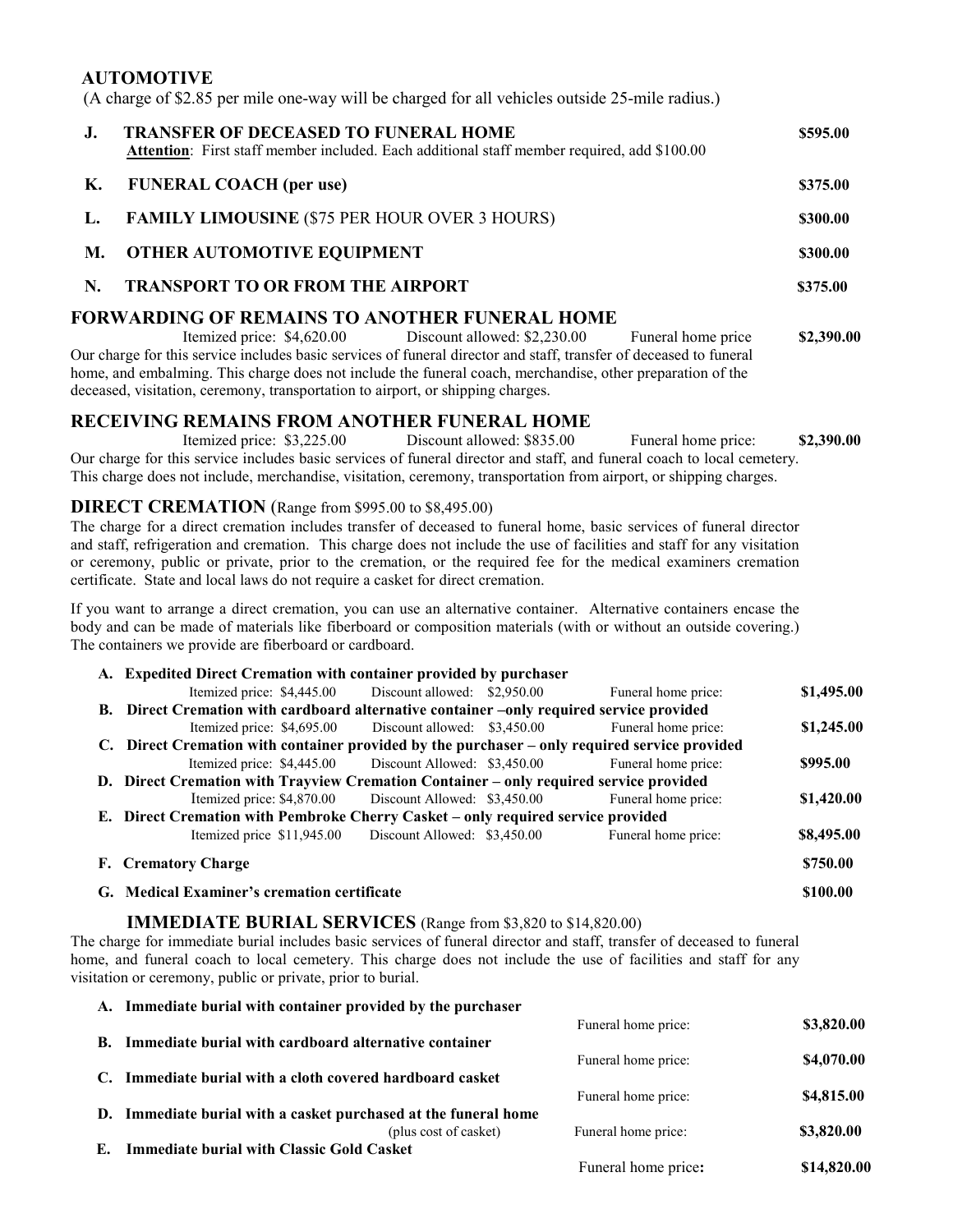| (A complete price list will be provided at the funeral home)                                                                                                                                                                                                                      |  |
|-----------------------------------------------------------------------------------------------------------------------------------------------------------------------------------------------------------------------------------------------------------------------------------|--|
| (A complete price list will be provided at the funeral home)                                                                                                                                                                                                                      |  |
| State or local law does not require you to buy a container to surround the casket in the grave.<br>However, many cemeteries require that you have such a container so that the grave will not sink in.<br>Either a grave liner or a burial vault will satisfy these requirements. |  |
| (A complete price list will be provided at the funeral home)                                                                                                                                                                                                                      |  |
| (A complete price list will be provided at the funeral home)                                                                                                                                                                                                                      |  |
| (A complete price list will be provided at the funeral home)                                                                                                                                                                                                                      |  |
|                                                                                                                                                                                                                                                                                   |  |
| Administrative fee when no other services provided                                                                                                                                                                                                                                |  |

### **DISINTERMENT & REINTERMENTS**

This fee is for the services of the Funeral Director and Staff for the arrangement and coordination of a disinterment and or re-interment. This fee does not include court costs or legal fees if necessary. All cemetery and vault company charges are additional.

### **\$400.00**

This fee is for the Funeral Director to be present, to oversee and direct the process of the disinterment and/or reinterment.

### **\$100.00**